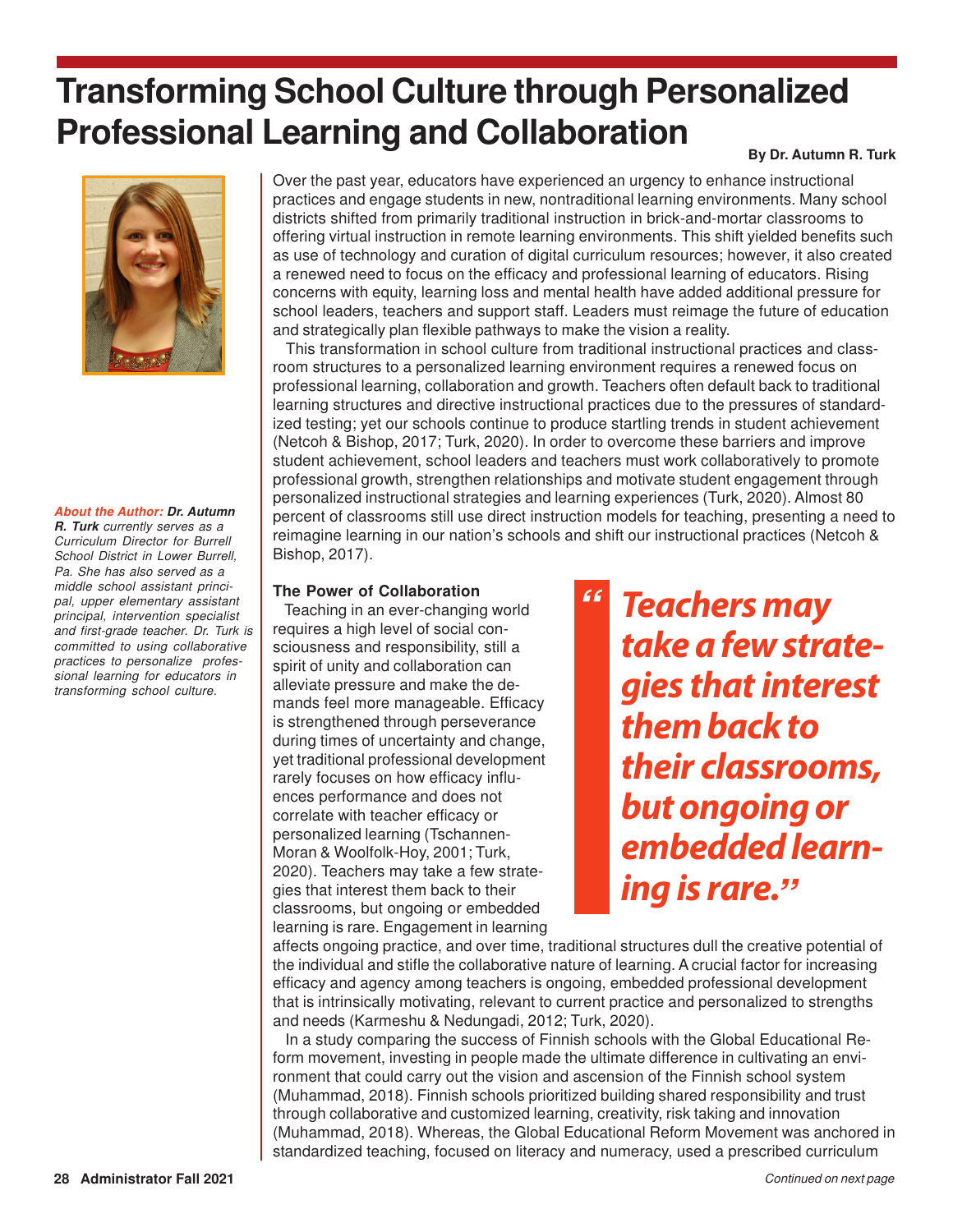Continued from previous page

and market-oriented reform ideas and relied on test-based accountability and control, using external forces to instill a sense of fear because performance on standardized assessments impacted school funding (Muhammad, 2018). Rather than the Global Educational Reform Movement achieving the preset proficiency expectations, the government mandates further constrained educators and school systems without



closing achievement gaps or providing an equitable system for learning (Muhammad, 2018).

# **Reimagining Our Schools: Casting a Vision**

 Staggering student achievement in the United States has led many states to adopt strict standards-based curriculums, which put tight constraints on teachers making it difficult to personalize instruction or offer students a voice in their learning (Rutledge, Cohen-Vogel, Osborne-Lampkin & Roberts, 2015). Traditional schooling is often teachercentered and focused on instruction, with linear exposure to grade level standardized content as the primary mode of school improvement; however, there is research to support the effects of personalization for academic and social learning on improving performance (Rutledge et al., 2015; Netcoh & Bishop, 2017). Schools must shift from the ideology of making students fit into past educational models and allow new models of thinking to evolve through personalization. If school leaders wish to improve student learning, they must consider what is causing their current results (Schwahn & Spady, 2010).

 School transformation involves listening to teachers' and students' voices to understand what learning looks and feels like through a journey of self-discovery and social construction (Kallick & Zmuda, 2017). Teachers' strengths are optimized to achieve results, and positive contributions are celebrated by uniting around a common vision of ensuring learning for all (Schwahn & Spady, 2010). Educators shift from being individual deliverers of content to collaborative partners who contribute to shared learning experiences and solutions-focused discussions (Schwahn & Spady, 2010). The best minds in education favor environments where their creative spirit and hard work are realized, appreciated, and activated through collaborative structures that support student-centered practices, personalized professional development, collective efficacy among teachers, and a focus on learning (Muhammad, 2018).

 Leaders must go further than merely casting a vision, but strategically think, plan, budget, and develop their financial and human resources toward the vision in which every student and teacher are learning at a high level (Kotter, 2001). The most successful visions are real, tangible, and focused on individual and collective needs, including the adults who have the biggest impact on student

learning (Kotter, 2001; Muhammad, 2018). Personalized learning has the capacity to level the playing field by mobilizing material and social resources in schools of varying classes, creating a new method of school reform (Beach & Dovemark, 2009). Doing what is best for students is priority; therefore, allocate necessary personnel, time, and resources to personalize professional learning and promote growth.

# **A Loose-Tight Philosophy for Accountability**

 As with any change, leaders must decide what they prioritize to oversee and where teachers should have defined autonomy. The professional learning community (PLC) process empowers educators to agree on norms for collaboration, set goals, make instructional decisions, and look for trends in data to improve learning (DuFour, DuFour, Eaker, Many & Mattos, 2016). These elements are loose because teachers have autonomy in making instructional decisions based on students' needs.

 Leaders must be tight on cultural elements of the PLC process by expecting educators to work collaboratively rather than in isolation, taking collective responsibility for ensuring all students are learning at high levels, and upholding mutual accountability for achieving common goals (DuFour et al., 2016). It eliminates the teacher lottery by giving students equitable access to content, knowledge, and skills through guaranteed, viable curriculum and collaborative teams who analyze evidence of learning to inform instructional practice, deliver personalized interventions, and extend learning within multi-tiered systems of support (DuFour et al., 2016). Collective teacher efficacy, teacher beliefs about student learning, and students' beliefs about their ability to achieve are the top three factors related to school cultures in which students are learning at high levels and making sustainable growth (Muhammad, 2018). Shifting school culture through improved efficacy, relationships, and trust, must come before the more popu-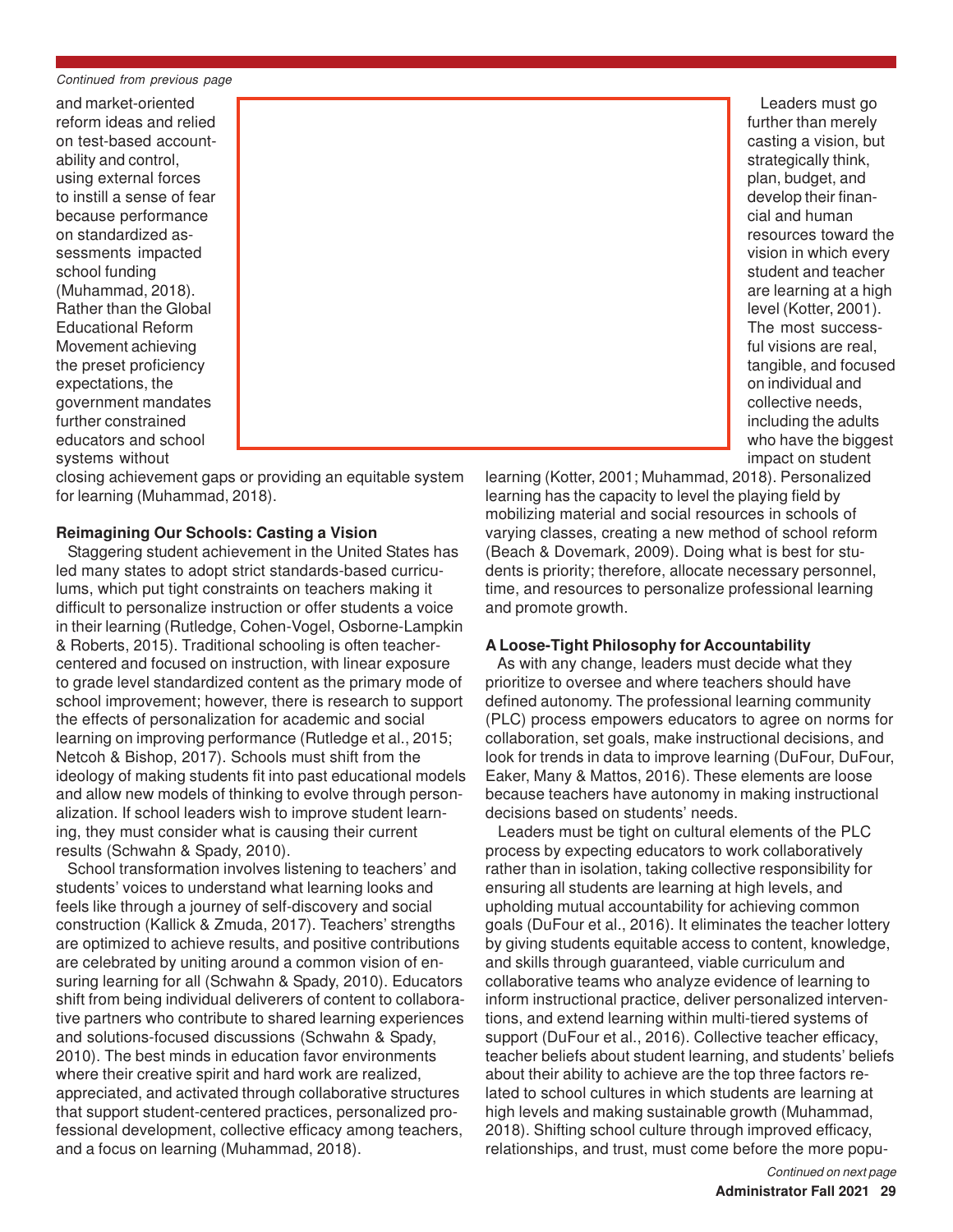#### Continued from previous page

ar technical changes many schools employ (Muhammad, 2018). People must believe they can produce the desired results and follow through with actions to support those beliefs; therefore, intrinsically motivated, high-performing teachers produce intrinsically motivated, high-performing students (Muhammad, 2018).

# **Building Capacity for Personalized Learning**

 As schools gradually shift toward interdependence of learning, their systems and structures promote core attributes of student-centered personalized learning practices through student voice and ownership, co-creation of personalized learning plans, social construction through flexible pathways, and self-discovery through a competency-based system of accountability (Kallick & Zmuda, 2017). Instructional practices become progressively student-driven by incorporating design elements such as personalized assessments, technology, rich discussions during whole group learning, and connecting career futureready skills with out-of-school learning (Olofson, Downes, Smith, LeGeros & Bishop, 2018). When combined with the core attributes of personalized learning, the design elements have the potential to transform instruction, improve student-learning outcomes, and inspire higher self-efficacy in students by developing the habits of mind, emotional intelligence, and workforce ready skills that prepare them for life (Olofson et al., 2018; Kallick & Zmuda, 2017).

 Personalized learning is not merely teacher-led differentiated instruction, technology-driven customized learning, or individualized learning plans. Teacher and student agency, relationships, and collaboration are anchored within the foundation of the core attributes and design elements, which help students improve their communication skills, self-management, and persistence (Jacobs, 2018; Kallick & Zmuda, 2017). Personalized learning helps students transcend traditional learning limitations by inspiring inquiry, maximizing relationships, and offering access to rigorous coursework (Netcoh & Bishop, 2017). Learning occurs at a high level for all students; however, the pathways to get there may be personalized based on students' strengths, needs, interests, and agency.

## **Breaking the Mold and Reimagining Our Future**

 The traditional structures and practices of our education system have produced startling student achievement trends; however, many schools continue to stand by the way they have always done it and continue to get the same results (Schwahn & Spady, 2010). Educational reform has standardized teaching practices, with leaders feeling as though they need to fix the problems through systematic and structural changes (Schwahn & Spady, 2010). These surface-level types of reform provide temporary relief but do not promote lasting organizational change. State and federal legislation must be updated to eliminate standardized testing and allow flexibility in meeting students' and teachers' learning needs through personalized practices and competency-based systems of accountability in our nation's schools. This systematic change would allow



school leaders to use strengths-based approaches by lifting the pressure to fix problems and instead focus on opportunities.

 Last year, legislators called upon the Pennsylvania state government to suspend state assessments and apply for a federal waiver of accountability measures due to the COVID-19 global pandemic to allow for flexibility in offering virtual learning. It should not take a global pandemic to transform our educational system and provide our nation's students and teachers with equitable opportunities to learn. A transformed educational system starts with placing trust in our local school districts and teachers, as the most influential factor in a student's academic growth is teacher efficacy, not a standardized test (Muhammad, 2018).

 Starting small with personalized professional development is likely to produce the social-structural influences to support a shift in culture. As the amount of personalized professional development increases, collaborative and personalized learning practices will likely increase. Relationships, trust, and ownership promote safety in taking instructional risks and co-designing learning. Teachers are a product of the systems in which they learned and are under immense pressure to perform. This clash of public policy with professional practice needs addressed at the state and national level to allow teachers to shift from adherence to standardized, rigid practices to a genuine system that supports learning and is flexible to unique needs.

 Dewey's (1902) vision of transforming the educational system started with balancing social and intellectual learning within schools by encouraging educators to regularly collaborate and reflect on how they are preparing their students for the world. Over one-hundred years later, societal pressures to standardize instruction and conform to traditional structures constrain the modern learner. Personalized learning offers educators an opportunity to transform education and ensure learning for every student. The urgency to remain relevant in our ever-changing world is essential for the future of public education. Personalized learning offers hope for our educational system and starts with a courageous vision for change.

 For more information, you may contact the author at **autumn.turk@burrell.k12.pa.us**